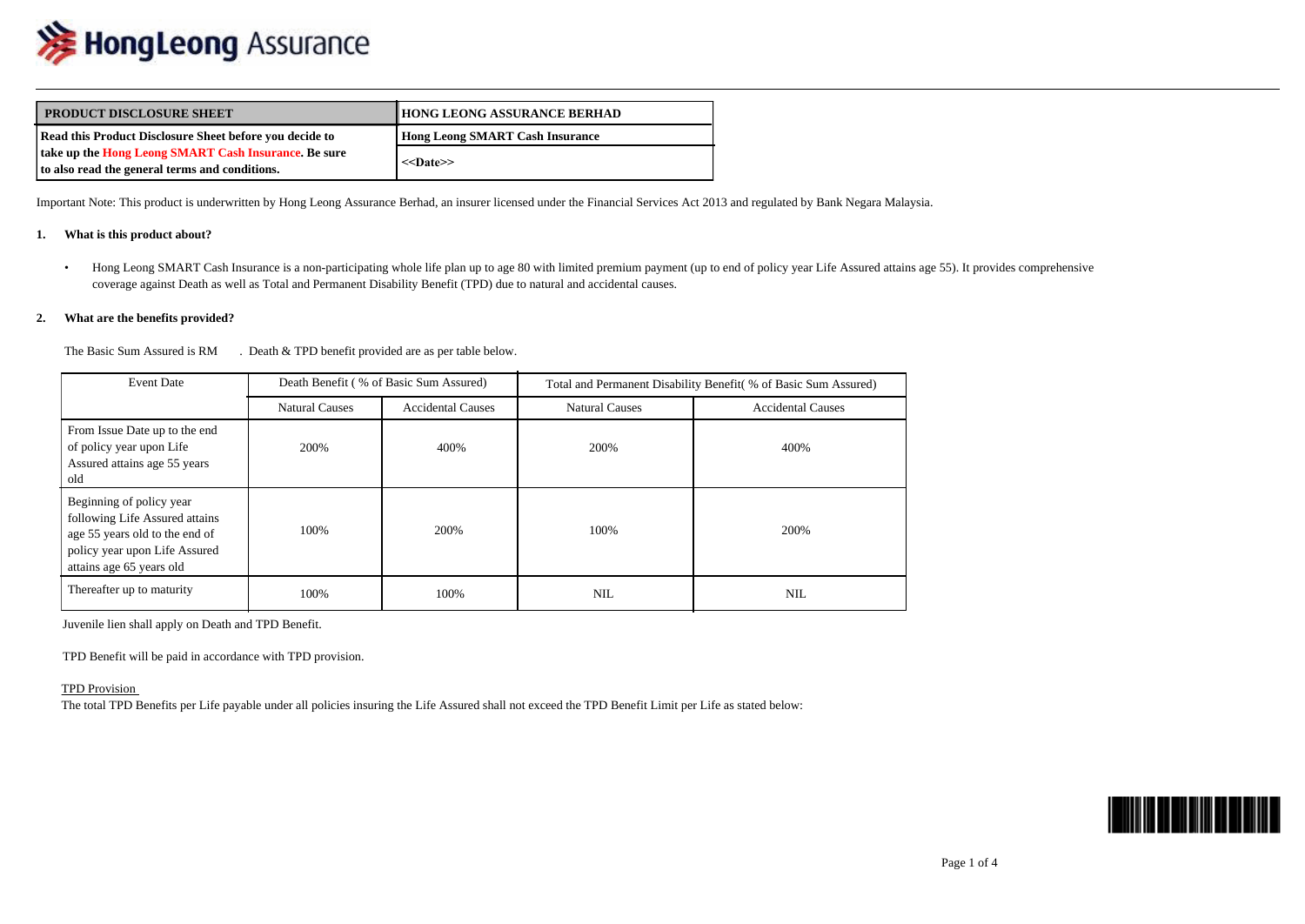| Attained Age upon TPD | TPD Benefit Limit per Life |  |
|-----------------------|----------------------------|--|
| Less than 7           | RM 100,000                 |  |
| 7 to less than 15     | RM 500,000                 |  |
| 15 to less than 65    | RM 10,000,000              |  |

The Total TPD Benefit per Life refers to TPD coverage of all in force policies for each Life Assured at the point of claim event. The Life Assured shall no longer be entitled to claim TPD Benefit upon the Life Assured attaining the age of 65.

In the event that the Sum Assured for TPD exceeds the benefit limit stated above, only the TPD Benefit Limit per life is payable. However, all premium due thereafter shall be waived. The excess of the Sum Assured shall be payable upon Death of the Life Assured or maturity, whichever earlier. In the event that the Sum Assured for TPD exceeds the benefit li<br>shall be payable upon Death of the Life Assured or maturity, whi<br>Triennial Guaranteed Cash Payment<br>The Triennial Guaranteed Cash Payment<br>of 6% of the Basic S

## Triennial Guaranteed Cash Payment

The Triennial Guaranteed Cash Payment of 6% of the Basic Sum Assured is payable from the end of 3rd policy year and every 3 years thereafter up to Life Assured attains age 80 or upon the occurrence of Death or TPD (prior to age 65) of the Life Assured, whichever is earlier.

## Maturity Benefit

Maturity Benefit equivalent to 100% of the Basic Sum Assured shall be payable including the accumulated Triennial Guaranteed Cash Payment (if any).

The total premium you have to pay may vary depending on our underwriting criteria and risk assessment.

The estimated premium that you have to pay is as follows:

| <b>Plan/Rider</b>               |             | <b>Premium Pavable</b> |                    |                       |                     |
|---------------------------------|-------------|------------------------|--------------------|-----------------------|---------------------|
|                                 | <b>Type</b> | <b>Annually (RM)</b>   | Semi-annually (RM) | <b>Ouarterly (RM)</b> | <b>Monthly (RM)</b> |
| Hong Leong SMART Cash Insurance | Basic Plan  |                        |                    |                       |                     |
| <b>Total</b>                    |             |                        |                    |                       |                     |

|                                                                                                           | . .               | <b>Annually (RM)</b> | Semi-annually (RM)   | <b>Quarterly (RM)</b>                                                                         | <b>Monthly (RM)</b> |
|-----------------------------------------------------------------------------------------------------------|-------------------|----------------------|----------------------|-----------------------------------------------------------------------------------------------|---------------------|
| Hong Leong SMART Cash Insurance                                                                           | <b>Basic Plan</b> |                      |                      |                                                                                               |                     |
| Total                                                                                                     |                   |                      |                      |                                                                                               |                     |
| Premium duration:                                                                                         |                   |                      |                      |                                                                                               |                     |
| <b>Plan/Rider</b>                                                                                         | <b>Type</b>       |                      | <b>Insured Lives</b> | <b>Premium Payable based on 1st insured</b><br>life's age at the beginning of the policy year |                     |
| Hong Leong SMART Cash Insurance                                                                           | <b>Basic Plan</b> | Life Assured         |                      | Until Age $<<$ Age $>>$                                                                       |                     |
| It is important that you receive and keep the receipt(s) of your payments as proof of payment of premium. |                   |                      |                      |                                                                                               |                     |
| What are the fees and charges I have to pay?                                                              |                   |                      |                      |                                                                                               |                     |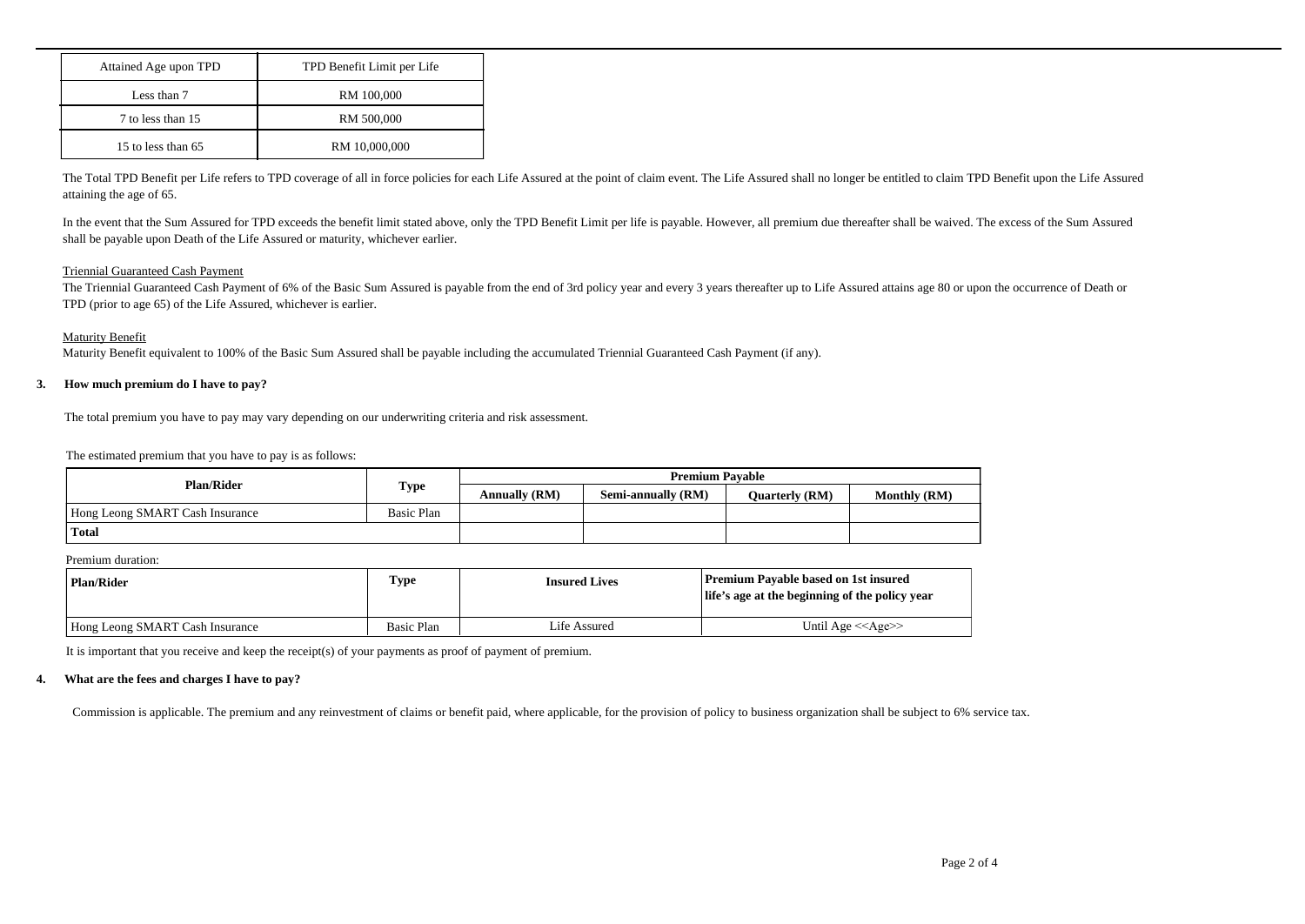- 
- **5.** What are some of the key terms and conditions that I should be aware of?<br>
 Importance of disclosure you must disclose all material facts such as medical condition, and st<br>
 Free-look period you may cancel your p • Importance of the key terms and conditions that I should be aware of?<br>• Importance of disclosure – you must disclose all material facts such as medical condition, and state your age correctly.<br>• Free-look period - you ma **•**<br>• Importance of disclosure – you must disclose all material facts such as medical condition, and state your age correctly.<br>• Free-look period - you may cancel your policy by returning the policy within fifteen (15) da medical fee incurred) will be refunded to you. **• Plushed and Solutions of the likely terms and conditions that I should be aware of?**<br>
• **Proce-look period - you must disclose all material facts such as medical condition, and state your age correctly.<br>
• Prec-look pe** 
	- You should satisfy yourself that this policy will best serve your needs and that the premium payable under this policy is an amount you can afford.
- conditions of the new policy or of the new insurer. **• There are provisions for nominations that I should be aware of?**<br>
• Importance of disclosure – you must disclose all material facts such as medical condition, and state your age correctly.<br>
• Free-look period - you may **What are some of the key terms and conditions that I should be aw**<br>
• Importance of disclosure – you must disclose all material facts su<br>
• Free-look period - you may cancel your policy by returning the p<br>
medical fee inc • Importance of disclosure – you must disclose all material facts such as<br>**•** Free-look period - you may cancel your policy by returning the policy<br>medical fee incurred) will be refunded to you.<br>**•** You should satisfy your medical fee incurred) will be r<br>
You should satisfy yourself th<br>
Please note the likely implicat<br>
conditions of the new policy o<br>
There are provisions for nomin<br>
All applications are subject to<br>
Note: This list is non-exha
	-
	-

Note: This list is non-exhaustive. Please refer to the policy contract for the terms and conditions under this policy.

If the Life Assured whether sane or insane, commits suicide within twelve (12) months from the Issue Date or the Reinstatement Date, whichever is later, this Policy shall become void and we shall return the premiums and any applicable tax paid without interest after deducting any amount due to us under this Policy. There are provisions for nomination and assignment. P<br> **II** All applications are subject to underwriting approval.<br>
Note: This list is non-exhaustive. Please refer to the policy co<br> **IV** What are the major exclusions under This list is non-exhaustive. Please refer to the policy contract for the terms at are the major exclusions under this policy?<br>
Death Benefit<br>
If the Life Assured whether sane or insane, commits suicide within twelve (1<br>
re This list is non-exhaustive. Please refer to the policy contract for the terms and conditions under this policy.<br> **Death Benefit**<br>
If the Life Assured whether sane or insane, commits suicide within twelve (12) months from **Example 12**<br> **Example 16 For a member of the Life Assured whether sane or insane, commits suicide within twelve (12) months from the Issue Date or the Reinstatement Date, whichever is later, this Policy shall become voer<br>** 

The policy shall not cover Total  $&$  Permanent Disability resulted directly or indirectly;

- 
- 
- 

Note: This list is non-exhaustive. Please refer to the policy contract for the full list of exclusions under this policy.

**7. Death Benefit**<br> **17. Death Benefit**<br> **17. Total & Permanent Disability Benefit**<br> **17. Total & Permanent Disability Benefit**<br> **17. Total & Permanent Disability Benefit**<br> **17. 17. 17. 18. 18. 18. 18. 18.** You may cancel the policy by giving a written notice to Hong Leong Assurance Berhad. After the free look period the cash value (if any) of your policy will be paid to you when you cancel the policy. However, the amount payable will be less than the total premiums that you have paid. The policy shall not cover Total & Permanent Disability resulted directly or indirectly<br>
• from any self-inflicted bodily injury while sane or insane;<br>
• from flying in an aircraft (except as an aircrew member of, or as an

It is important that you inform us of any change in your contact details (including that of the nominee and/or trustee) to ensure that all correspondences reach you and/or nominee/trustee in a timely manner.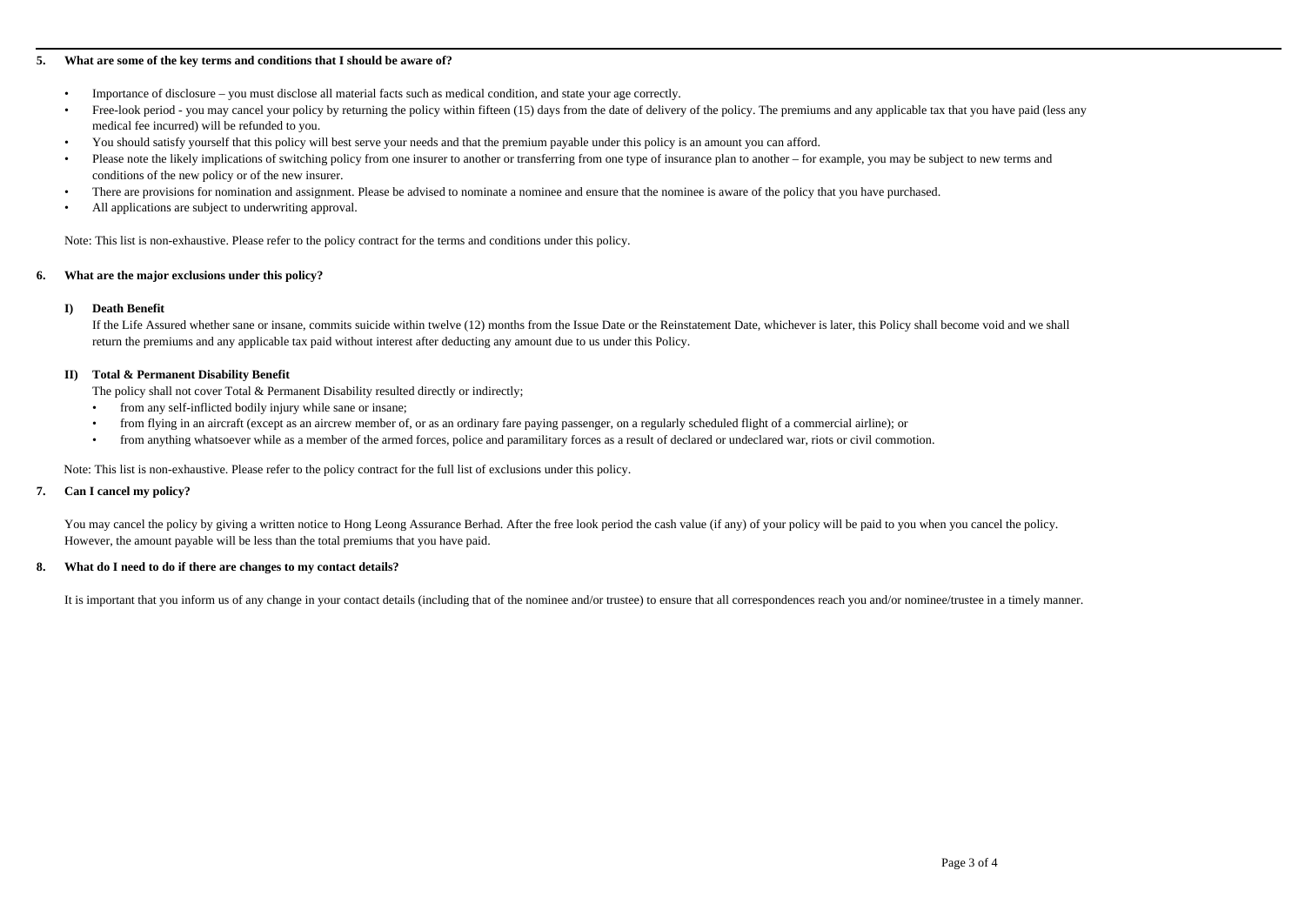**9.** Where can I get further information?<br>Should you require additional information about life insurance, customer service. Should you require additional information about life insurance, please refer to the insuranceinfo booklet on 'Life Insurance', available at all our branches or you can obtain a copy from the sales intermediary/ customer service.

If you have any enquiries, please contact us at: **Hong Leong Assurance Berhad Level 3, Tower B, PJ City Development No 15A, Jalan 219, Seksyen 51A 46100 Petaling Jaya, Selangor P.O.Box 120, 46710 Petaling Jaya**

**Intermediary: Hong Leong Bank Berhad Level 19, Menara Hong Leong No. 6, Jalan Damanlela Bukit Damansara 50490 Kuala Lumpur** No. 6, Jalan Damanlela<br>
Bukit Damansara<br>
50490 Kuala Lumpur<br>
Tel: 03 - 7650 1288<br>
Fax: 03 - 7650 1299<br>
Homepage: www.hla.com.my<br>
10. Other similar types of cover available<br>
Please refer to our sales intermediary/ customer

**Tel: 03 - 7650 1288 Fax: 03 - 7650 1299** Homepage: www.hla.com.my

Please refer to our sales intermediary/ customer service for other similar types of cover available.

### **IMPORTANT NOTE:**

**BUYING LIFE INSURANCE POLICY IS A LONG-TERM FINANCIAL COMMITMENT. YOU MUST CHOOSE THE TYPE OF POLICY THAT BEST SUITS YOUR PERSONAL CIRCUMSTANCES. YOU SHOULD READ AND UNDERSTAND THE INSURANCE POLICY AND DISCUSS WITH THE SALES INTERMEDIARY/ CUSTOMER SERVICE OR CONTACT THE INSURANCE COMPANY DIRECTLY FOR MORE INFORMATION.**

The information provided in this disclosure sheet is valid as at <<Date>>.